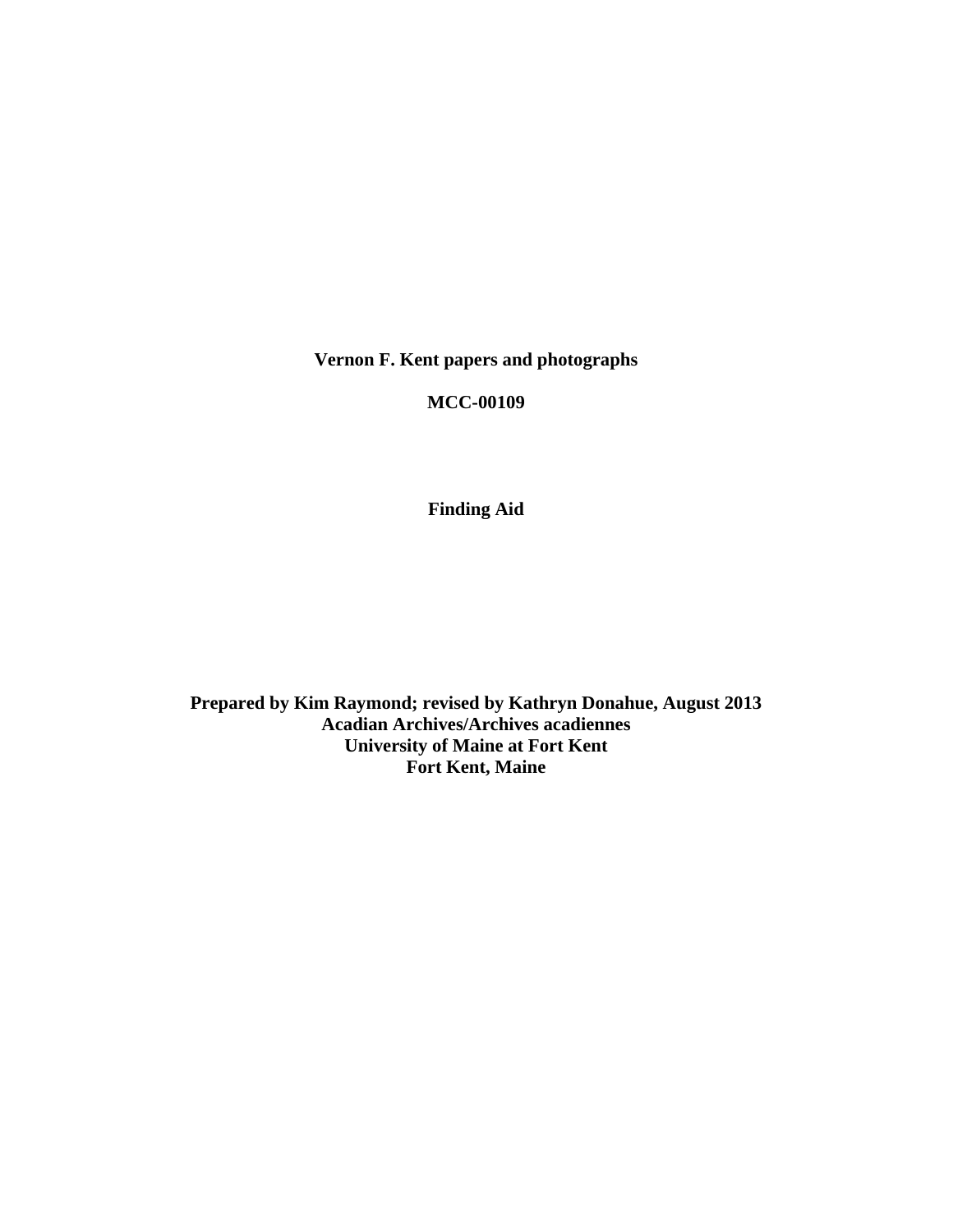## **Vernon F. Kent papers and photographs**

## **SUMMARY INFORMATION**

*Collection Title:* Vernon F. Kent papers and photographs

*Citation:* Vernon F. Kent papers and photographs, MCC-00109, Acadian Archives/Archives acadiennes, University of Maine at Fort Kent.

*Accession Number:* MCC:92-0109 *Shelf List Numbers:* M109

*Provenance:* Submitted for a course with Roger Paradis at the University of Maine at Fort Kent in Fall 1979. Brought to the Acadian Archives/Archives acadiennes by Prof. Paradis in March 1991.

*Date Range*: 1979

*Physical Characteristics/Condition:* 17 page manuscript consisting of a three-page handwritten report and photocopies of photographs and manuscript materials relating to the history of real properties located on Lot 84, T18 R5 (Frenchville, Maine), submitted for a course at the University of Maine at Fort Kent.

*Access*: There are no restrictions on this collection

*Prepared by*: Kim Raymond, June 2003